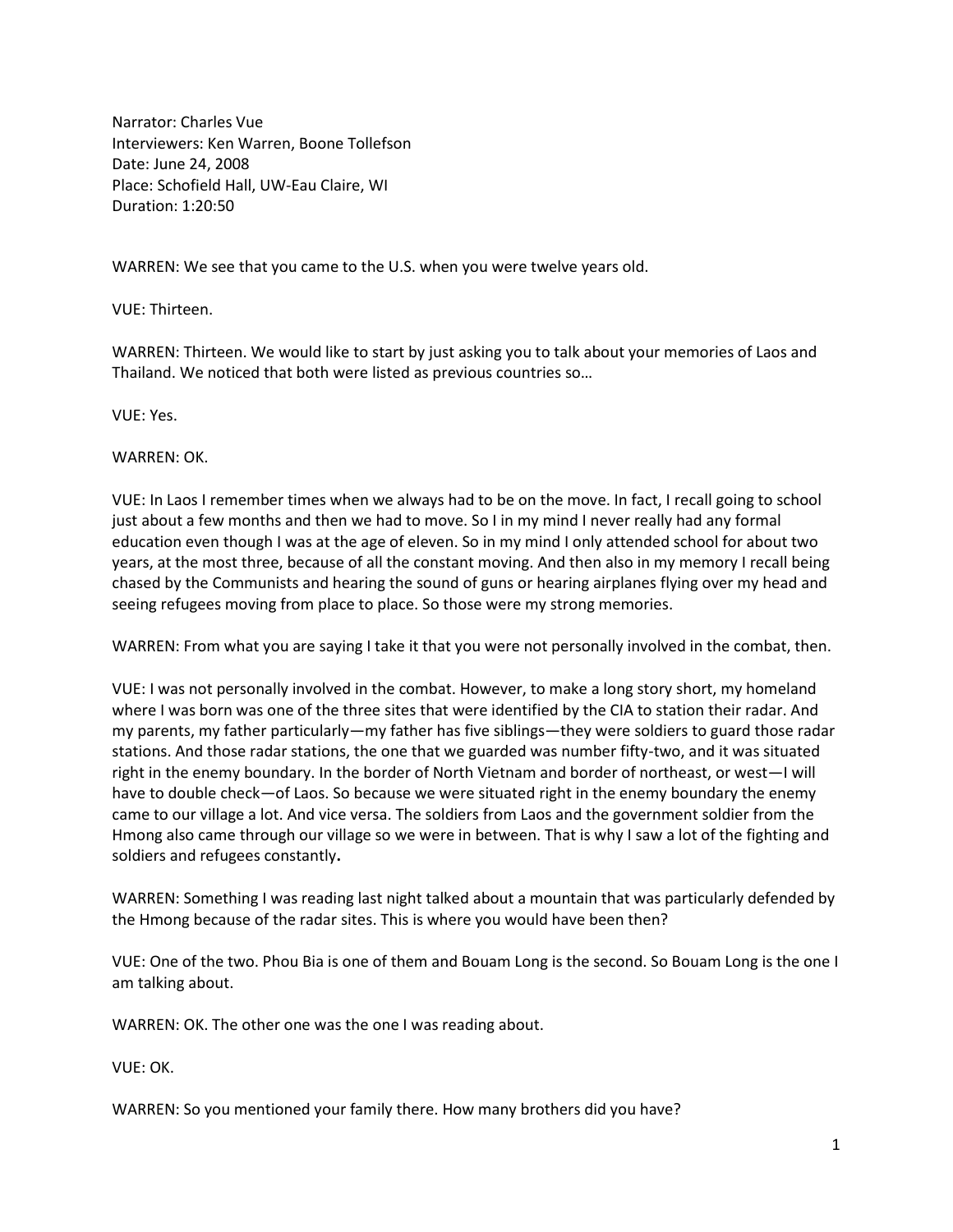VUE: I have a total of seven siblings. Three sisters and then including me four brothers.

WARREN: You said you attended school off and on for just a couple of years.

VUE: A couple of months.

WARREN: Couple of months.

VUE: Months, yeah. Probably first and second grade. You know, you attend a couple of months here and couple of months there, and you never go up to the next level because of the constant moving.

WARREN: What was the name of your village?

VUE: Bouam Long.

WARREN: How is that spelled?

WARREN: OK. And how is that spelled or…?

VUE: B-O-U-A-M and Luam is L-U-A-M.

WARREN: OK.

VUE: I am sure you will find this information in your first book, the Chippewa Valley Museum book.

WARREN: OK.

VUE: It will be in there.

WARREN: OK.

WARREN: What do you remember about the foods in Laos?

VUE: Not much different from what we eat in this country. Mostly food consists of rice, vegetables, meats, which include poultry, beef or fish. The only difference was in Laos we had more abundant vegetables, and as I grew up I recall eating rice dropping from the sky. And canned goods that were transported to soldiers at first, but then so many people became refugees so then the food was shared with the refugees too.

WARREN: So you said I think I heard you say that you were in Laos until you were eleven.

VUE: Correct.

WARREN: And then you went to Thailand?

VUE: Then my family moved—escaped—to Thailand.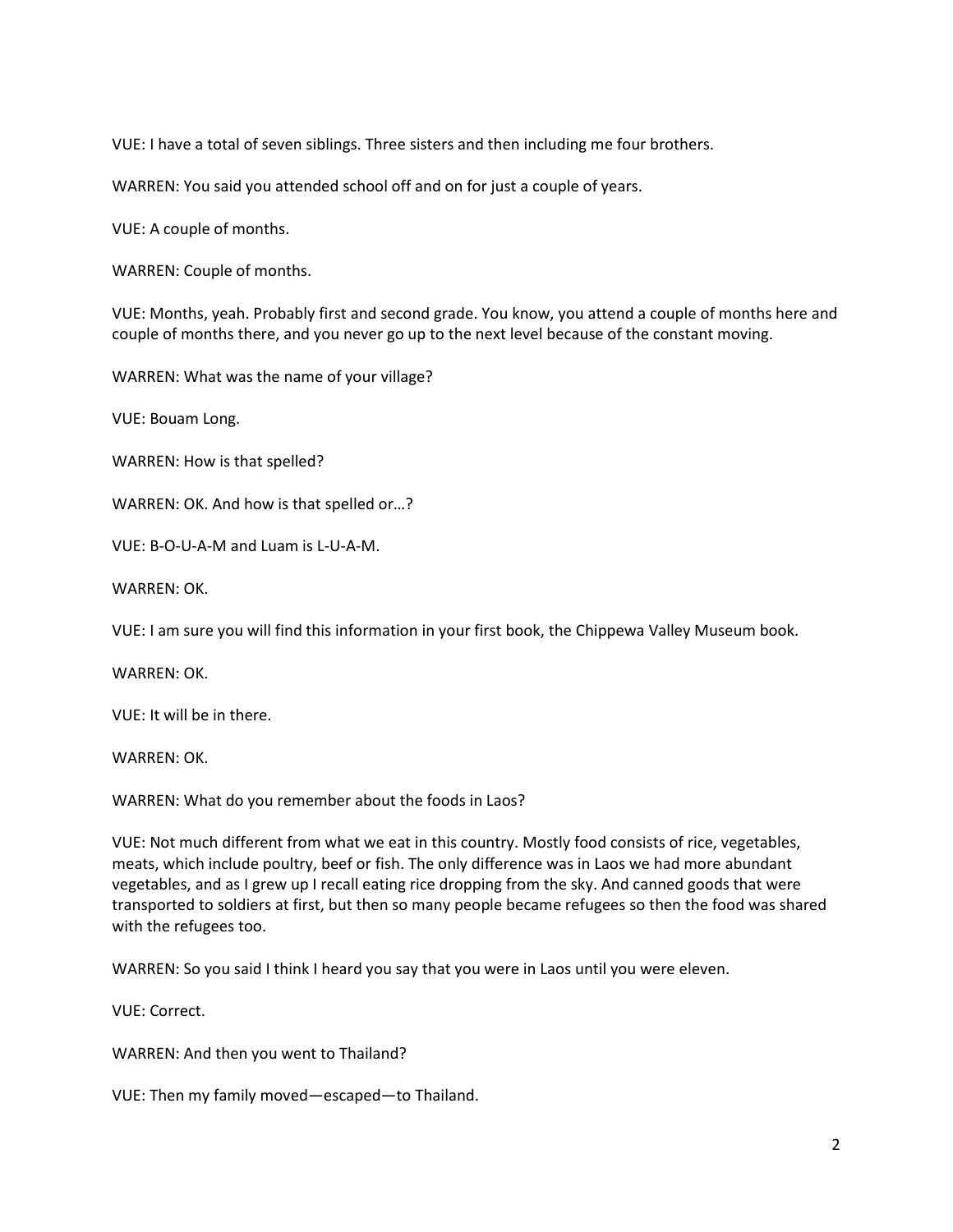## WARREN: Can you talk about that exit and that escape?

VUE: Right. In 1975 when the leaders of the Hmong elite group who were directly involved with the CIA operations, those Hmong leaders had to be evacuated. So once they were evacuated the word spread like fire among all the Hmong people. After that, the leaders are now gone. What choice do you have? You either stay and possibly face death consequences or capture and then be imprisoned in a camp or be re-educated through a seminar. My mother was very clear that her husband was a soldier, and her children would not be treated nicely by the communists. Before he died he passed on a message to his partner that my mom is to take good care of her children and make sure they have an education.

So in my mother's mind it was clear that everybody is moving to, escaping to Thailand, including the Hmong General. So she had to find ways to get us out of Laos to Thailand. She had no way of getting help. No one helped her do that. We had very little money. So we attempted to escape just like any other Hmong family. Some would walk. Some would get on a bus. Some would get a personal car. Some would bribe a driver to take their family out of their city. My mom paid a taxi driver along with other people in the same car. Not a small taxi driver but one of those big passenger trucks that has about fifteen, twenty-some people in it.

So we just gathered all of our belongings, and I remember leaving live chickens, garden fields, just leave everything behind. Pack a few clothes in our bag. Grab a few valuable personal belongings and then each carry a bag and then we got on a taxi. And normally you would need to have travel documents because the country was in a very shaky situation. So the Communists prevented anyone from traveling from here to there without the valid documents because they knew that families were trying to escape Laos, so they do everything they can to prevent that from happening. But my mom knew she did not have any of that so she bribed the taxi driver – "hey I do not have any document but I am willing to pay more and you do not tell the Communists." And the driver kept his promise. So us children would pretend to be on the way to the destination, the border of – well, let me take you back.

We had a destination from our village to the capital of Laos. And from Laos we would cross the Mekong River to Thailand. So from our village to the capital of Laos there were so many gates in between that had to be checked. And the distance must be about five or six hours along. So our job as children was to be very innocent and not know what was going on. At each checkpoint we would get out of the bus and take a long pee or walk around and wondering what to do. Mom would pretend to be very ill. So she would just mellow out on a chair like a drunk woman. We were able to pass almost every gate until we came to one of the gates where there was a near-by shooting. And to make a long story short, the Communists prevented people from going, escaping to Thailand, so they blocked the road that tens of thousands of Hmong were walking by on foot. Hmong kept moving to pass that gate and then they were shot at by the Communists. So we got to the gate and then we could not get through because so many people were shot. And the gate was completely closed. So we came back home. That was the first attempt.

And then a couple of days later, everybody is moving right back to the same road trying to escape again. Then mom could not stand the thought of not moving again, so she packed the whole thing and took the whole family and attempted the second time. And we made it through from our home to the capital of Laos. And then we stayed in Vientiane for a couple of nights. And then from there we were reunited with three or four other Hmong families that are close family members. Then we paid a Laotian boat man. They used something in between like a boat and a canoe to transport our families. We had about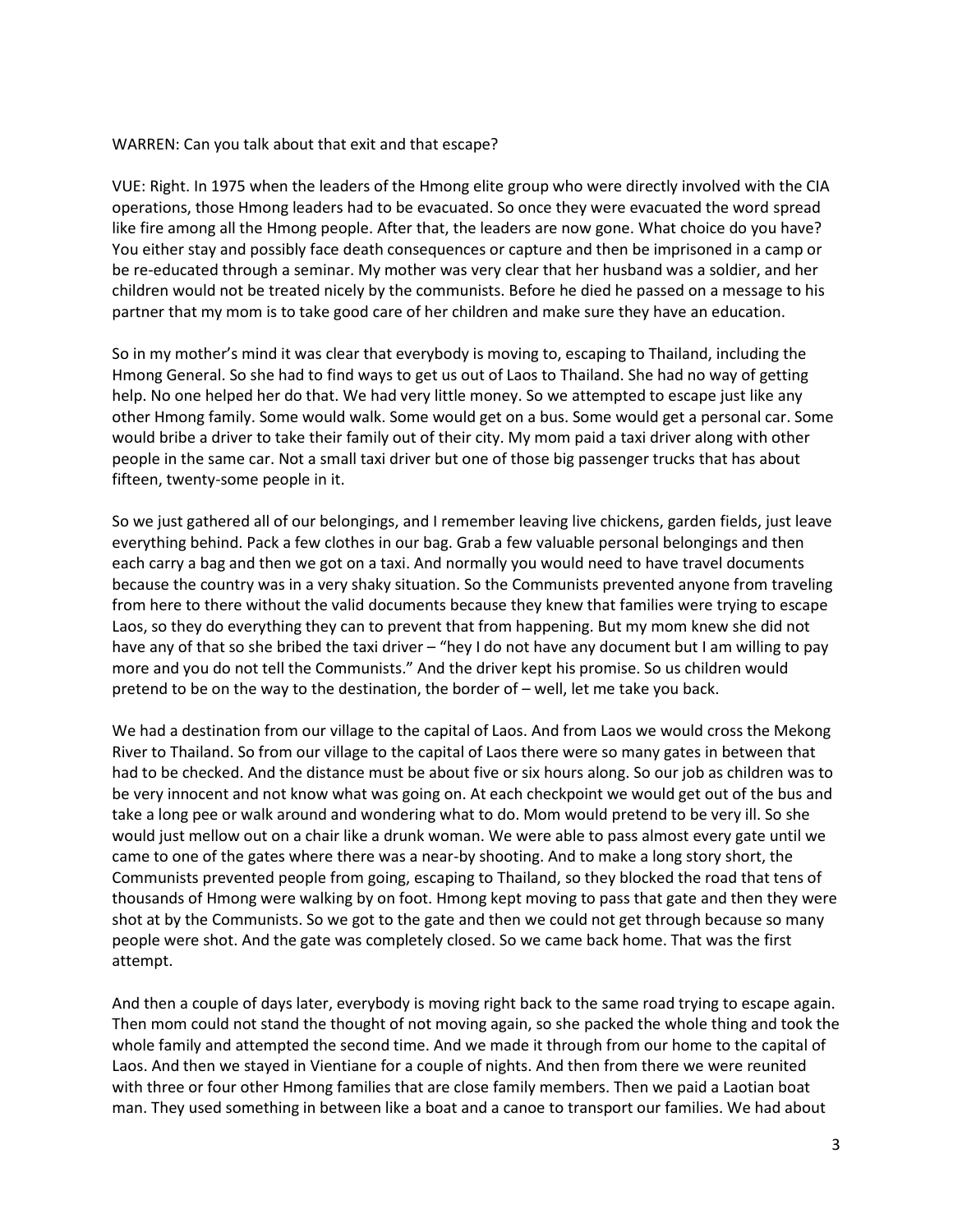four or five families total of about twenty to thirty people. The late hour, like three or four in the morning, we would sneak out to the Mekong River and then put out our boat, and I remember the boat was so full that it almost drown. And we arrived at the high land about five or six in the morning.

WARREN: We would like to go back a moment because there was something I missed. Your father at this time had already passed away.

VUE: Correct.

WARREN: Was he a casualty of the war or…?

VUE: He was a farmer. He was a shaman, but then he was drafted to be a civilian soldier. Everybody had to fight including him. So he was a civilian soldier and in 1973, no 1972, we were attacked. Our homeland was attacked heavily by the Communists. That night they burned the whole village, and they bombed the village Bouam Long quite heavily. My father was guarding a station and he was hit by a grenade. So yes, he passed away in 1972. And in 1975 that was when we fled Laos to Thailand. But by 1975 we were no longer at Bouam Long. Right after my father was killed, Bouam Long was burned to ash. We moved from Bouam Long to Long Tieng. Long Tieng is the base for the CIA headquarters. Then from Long Tieng we moved to Muang Souy. Muang Souy is another nearby city. So it was from Muang Souy that we moved to Vientiane where we stayed for a few days and then moved to Thailand.

TOLLEFSON: Thank you. Do remember having a pretty good understanding of everything that was going on at that time, or your older and younger siblings at that time?

VUE: We knew pretty clear that we were trying to run away from the Communists and Vietnamese. I did not know why they were attacking us and who was supporting them and why the United States is supporting us, or what kind of help that United States, what kind of funds – nothing about a policy or agenda. But I knew clearly that we were running away from the Communists.

TOLLEFESON: And then you made it to Thailand. Which refugee camps where you in, and can you talk about what you remember about that time there?

VUE: We stayed at the Nong Khai refugee camp which is on the border of Thailand and Laos. I would say about five miles from the Mekong River is the Nong Khai refugee camp. We stayed in that camp during our first few days. We did not have any place to live in because there were only two big existing army shelters and the earlier refugees occupied the two main lodges already. So we had to get what we could—plastic tarp, tar paper and use the little money that we have left. Silver coin, cash that into Thai Baht. And then we bought bamboo sticks so we could make a small shelter where we could sleep. We stayed like that for couple of months until people moved out of the two main lodges. And then we would move into that place.

WARREN: I think I read somewhere about the huge building that was divided up into very small compartments.

VUE: You got it. In the main lodge you have about twenty, thirty or so families. Sleeping right next to each other. And they would be divided by a mosquito net or plastic tarp. So each family may have a section about five by ten, ten by ten. Probably ten by twenty to be more accurate.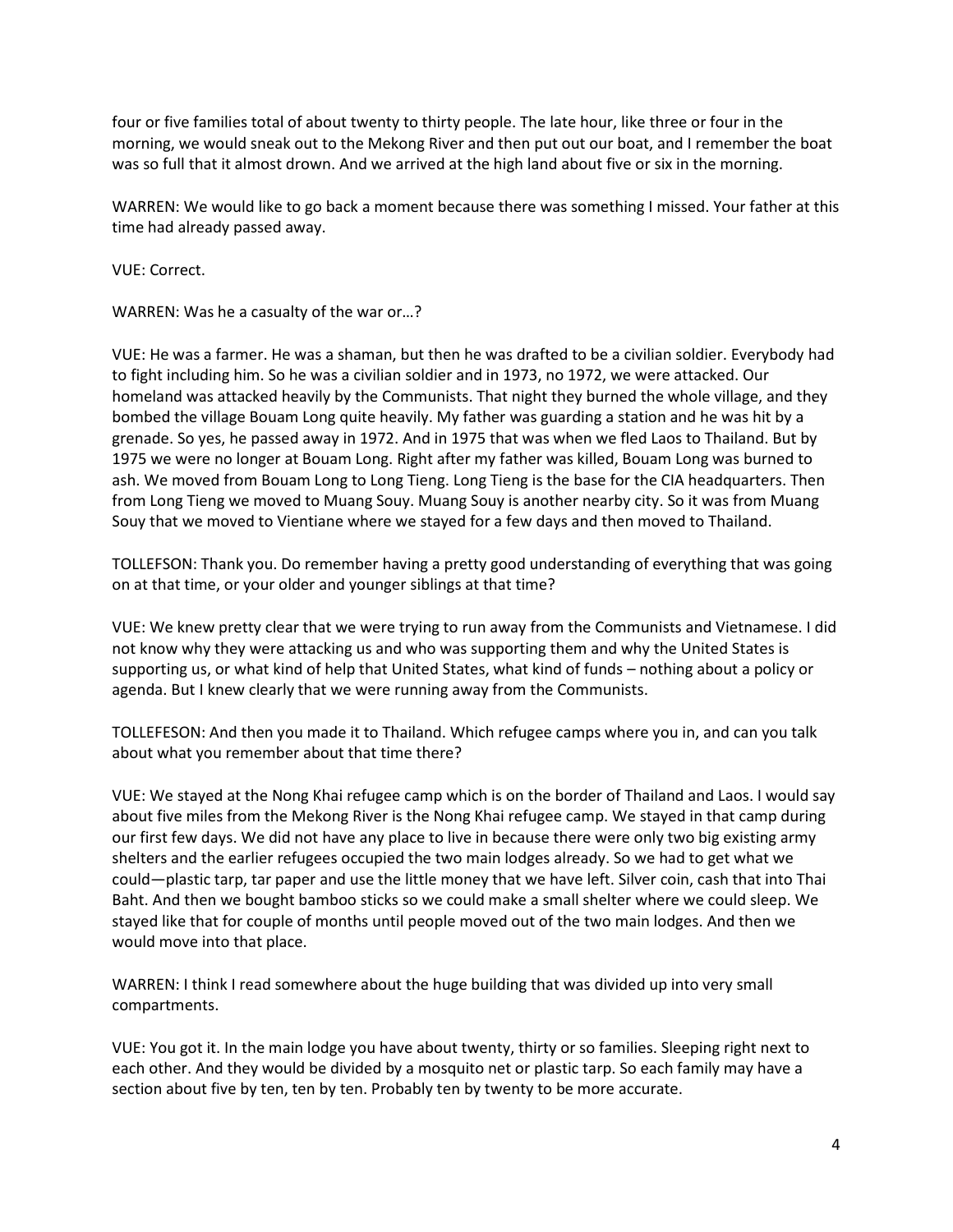WARREN: And so after that camp where did you go then?

VUE: We were so crowded in that camp so another camp about seven miles away was established. Completely new, so buildings were built and a bigger lodge. And this time there were more, I would say about twenty or thirty some. We would be moved from the old camp to the new camp. The new camp then was divided into two sections. One section for the ethnic Lao and then the Vietnamese Chinese and other lowland refugees. But the second camp was primarily for the Hmong and Miao tribe. So we stayed in that new camp for about two years, I would say, until 1978. From '75 to '78 we stayed in the Nong Khai area.

TOLLEFSON: And then from that camp you came to the United States here?

VUE: Yup. In 1978 from the second camp that we stayed, we left Thailand.

WARREN: While you were in the refugee camps did you have any classes or any preparation for coming to the United States?

VUE: In our time, there were not any classes of preparation for the United States and they were not equipped for that. So no training occurred.

WARREN: From that I make an assumption anyway that neither you nor any of the other of your family members could speak any English at that point.

VUE: No. The most I knew was a book, a chair, hello, goodbye. How I knew them? In the camp you had nothing to do but run around, play soccer, hang out with other kids your age. There were a few fortunate individuals who would teach or were able to pay for a Laotian teacher to come to the refugee camp and teach children math or English or French or Laotian. So I tagged along. And I was able to learn a few English words. I was in a class like that for let's say three, four months. So I knew a few words. A book, a chair, and hello, good-bye before I came to the United States.

TOLLEFSON: Probably at this point we will move into your memories about the trip to the United States and your arrival. Whatever you can start and we will try to interject some questions.

VUE: Well, the one thing that stuck in my memory the most at the time was the time when we get on the bus. Well before we got on the bus. Every day you were in that refugee camp you – it is all déjà vu again. Like when we were in Laos, every day everybody is moving, planning ways to escape. And one day you heard that a family is gone. The next day you heard that family was ambushed or had a tragedy on the way to Thailand. So people vanished every day one by one. And the feeling was so chaotic, so lonely, so out of place, so temporary. Just like a dream that someday you will wake up and then things will be normal again. So you had that feeling all the time.

That was the feeling when we were in Laos, but in the refugee camp, the same déjà vu happened again. Because family were constantly a) going out to a third country, or b) a few would go back to Laos because they could not stand the living conditions in the refugee camp. Or c) some family would move out of the refugee camp and hide out in Thailand with the understanding that they would someday become Thai citizens. So every day you would just keep living in that dream that people were going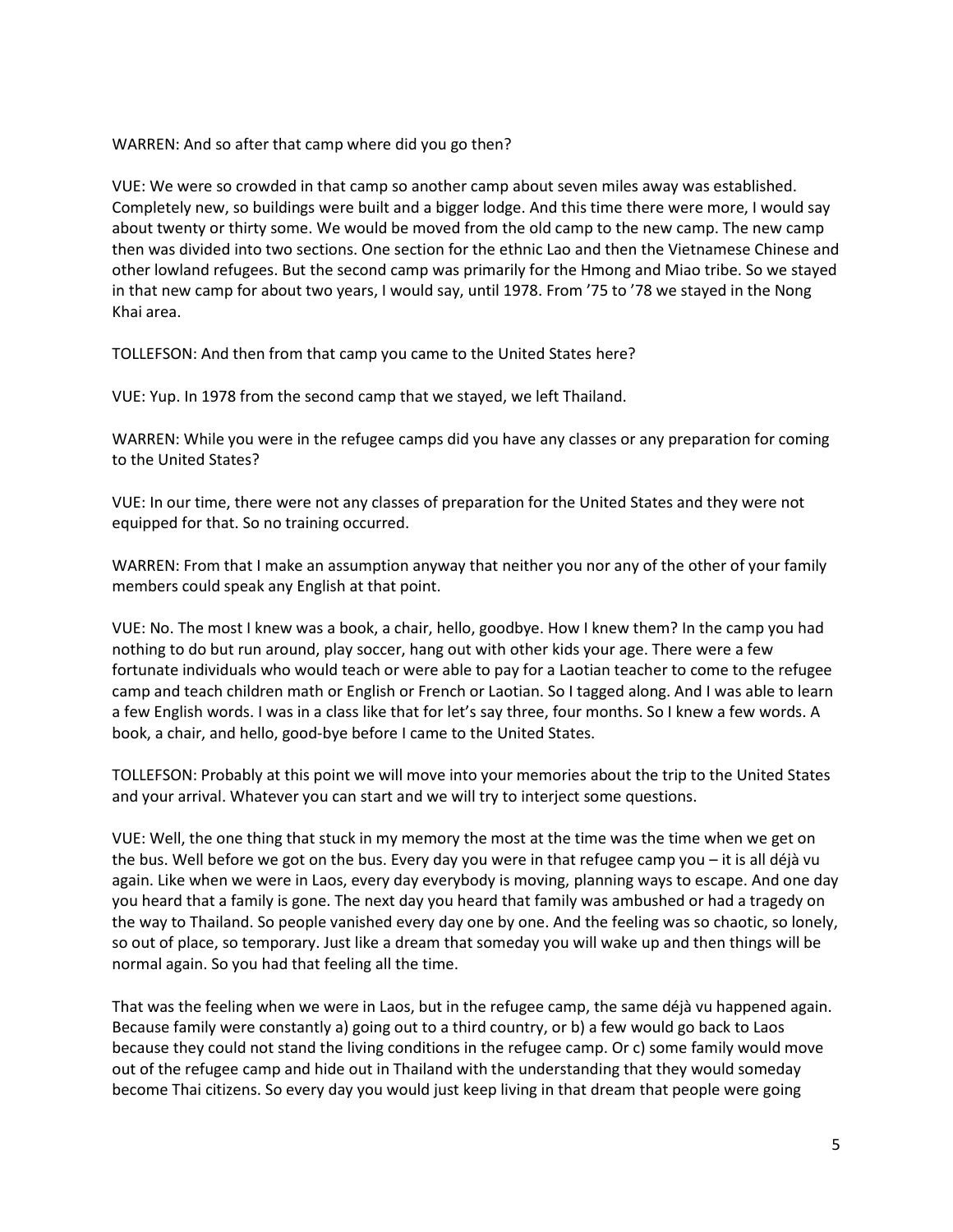every day, and you want to know the people that are next to you really well because you will have to say good-bye when the time comes. So when it was our turn to come to the United States I had a strong memory of saying good-bye to my friends about my age. We would record songs. We would record conversations. And the thought in my mind was that we would leave Thailand and go to a foreign country and we may never see another Hmong's face again. And we may not speak a single Hmong word again with anyone else but our own family, and they might forget all our history, our language, our values, so do what you can to record that.

So we did that, and then as we left the camp, another strong memory was people would be packing and getting on the bus, saying good-bye, not just good-bye but really saying have a good life. We may never see you again. We viewed the people who were departing like they are dying. They may never come back again. Once you are gone you are gone. Once you are dead you are dead. You may never be united again. So the feeling was very, very sad. Say good-bye for the moment, we may never see you again. People cry a lot when they depart. The refugees who were going to be going to a third country really have to cry. And the people who are left behind did the same thing. The people who are still in the camp cried a lot. So that memory really hits me.

And why people cry so much? A) because we did not know what the United States was like, b) we heard rumors, there were tape recordings, audio recordings from the people that were in the United States already saying things like oh, in the United States there were giants that would eat people. In the United States women would be in power and they would take advantage of the man. In the United States the white people do not know the Hmong people so they do not get along. In the United States you would have to start all over again. That is probably the biggest story that we heard. You have to start like the baby again. Like a bird. You have to depend on the mom and dad to feed you by the mouth until you grow up and you have wings and you can fly on your own. We knew those very well before we came. But there was no option. Either you stayed in the camp and had no life, or you went back and risked the chance of being killed, or you went to a third country and started all over. And again for my mom it was pretty clear: Go to a place where your children could get some education. So it was sad departing the refugee camp. And when we got to the United States--of course I skipped the long plane ride, I skipped that part--but when we got to Eau Claire, the thing that hit my memory the hardest was the cold, the weather. We arrived right at the Eau Claire airport.

TOLLEFSON: Eau Claire airport. At what time of year?

VUE: April 21 $*$ . So we still had some snow. The snow was not completely gone. It was still cold. The temperature must be about twenty or thirty around that time. So the first memory was very, very cold. The second memory was the land was all white in some parts. And the third memory was the people were tall and big. And Eau Claire is not like what I anticipated. In my mind, when I was in a refugee camp, the United States is full of white people. The United States is full of big cities like Chicago. Skyscrapers everywhere you go. Concrete all over, and homes were connected like the airport tunnels. So when I came to Eau Claire – are we in a farm? That was my first question. How come there were lots of trees? Lots of open land?

WARREN: I have made an assumption that you made the trip with your mother and all of your brothers and sisters then?

VUE: Yes.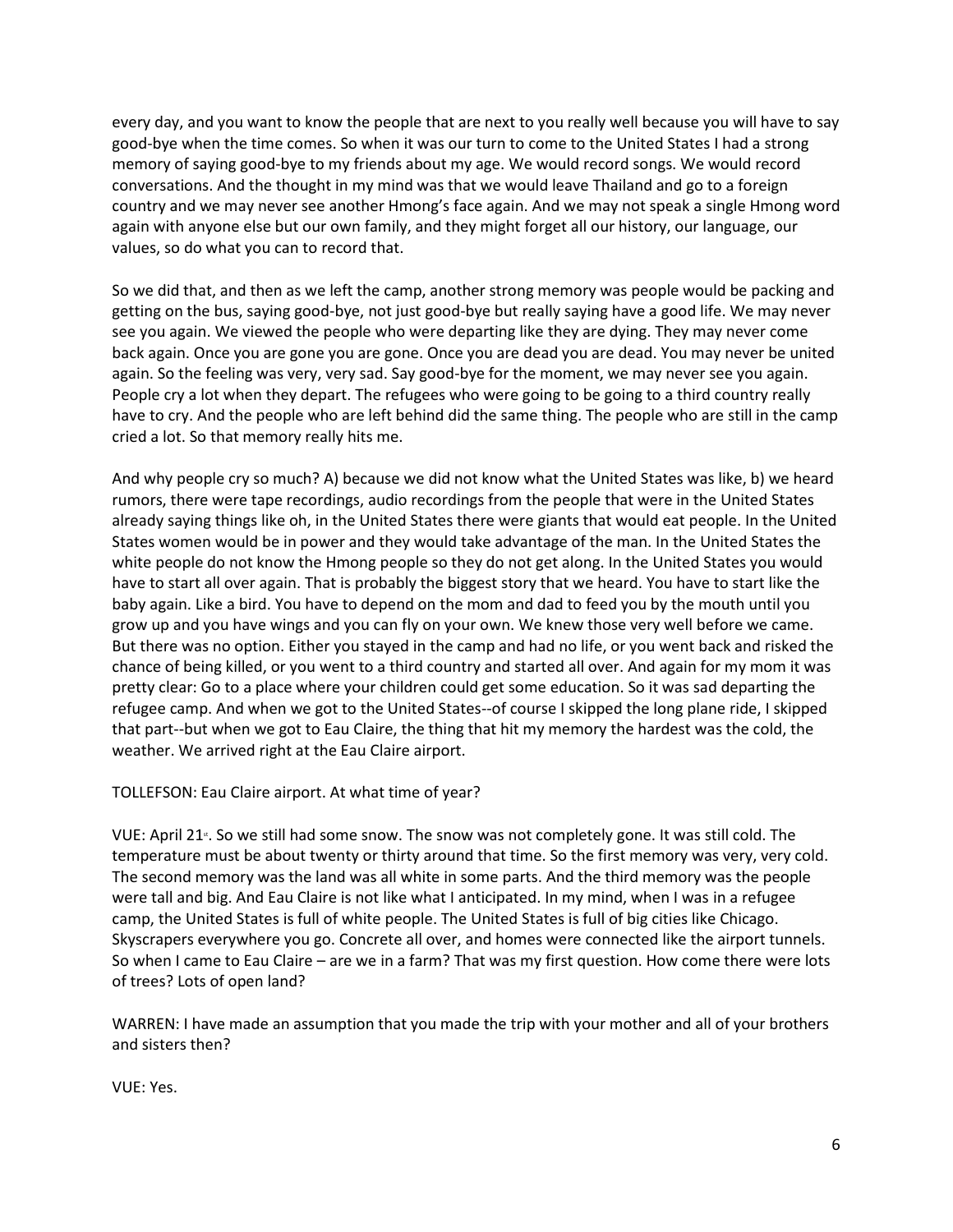WARREN: So it would have been a total family of eight?

VUE: Correct. With my mother. Actually I take that back. My oldest sister who was already married, she traveled with her husband, but from Laos to Thailand we traveled together. Take it back. From the journey from our village to the capital of Laos, my mom made the journey by herself. But then we were reunited with my sister and her family in the capital of Laos. And from Laos to Thailand, my sister and her family and my mother and her family traveled together. And then from Thailand into the United States my sister and her family were among the first group to be sponsored by the United States. So her family came two years earlier.

WARREN: So it was that family – your sister and her family that you joined here in Eau Claire then?

VUE: Correct. That is how we knew that Eau Claire would be our place because her family and her church co-sponsored my family.

WARREN: Which church was that?

VUE: Trinity Lutheran Church.

WARREN: In Eau Claire?

VUE: Yes.

WARREN: I have seen that before.

VUE: OK.

WARREN: So who did you live with at first when you arrived?

VUE: My sister and her church already found a duplex. My sister lived on one side and my family lived on the second side. They rented the duplex for about one to two months, waiting for us to arrive. So as soon as we got to the airport they would transport us. They came with a big church bus and a few Caucasian family members took our whole family to the new house right in Eau Claire.

TOLLEFSON: Was your sister's family one of the only families here at that time, or was there other large group of immigrants that had come?

VUE: During that time in 1978, Eau Claire had about four or five families. My sister was among one of the first or second families that came to Eau Claire. So when we arrived there were only about five Hmong families total.

WARREN: Which family had your sister married into?

VUE: Moua.

WARREN: Moua?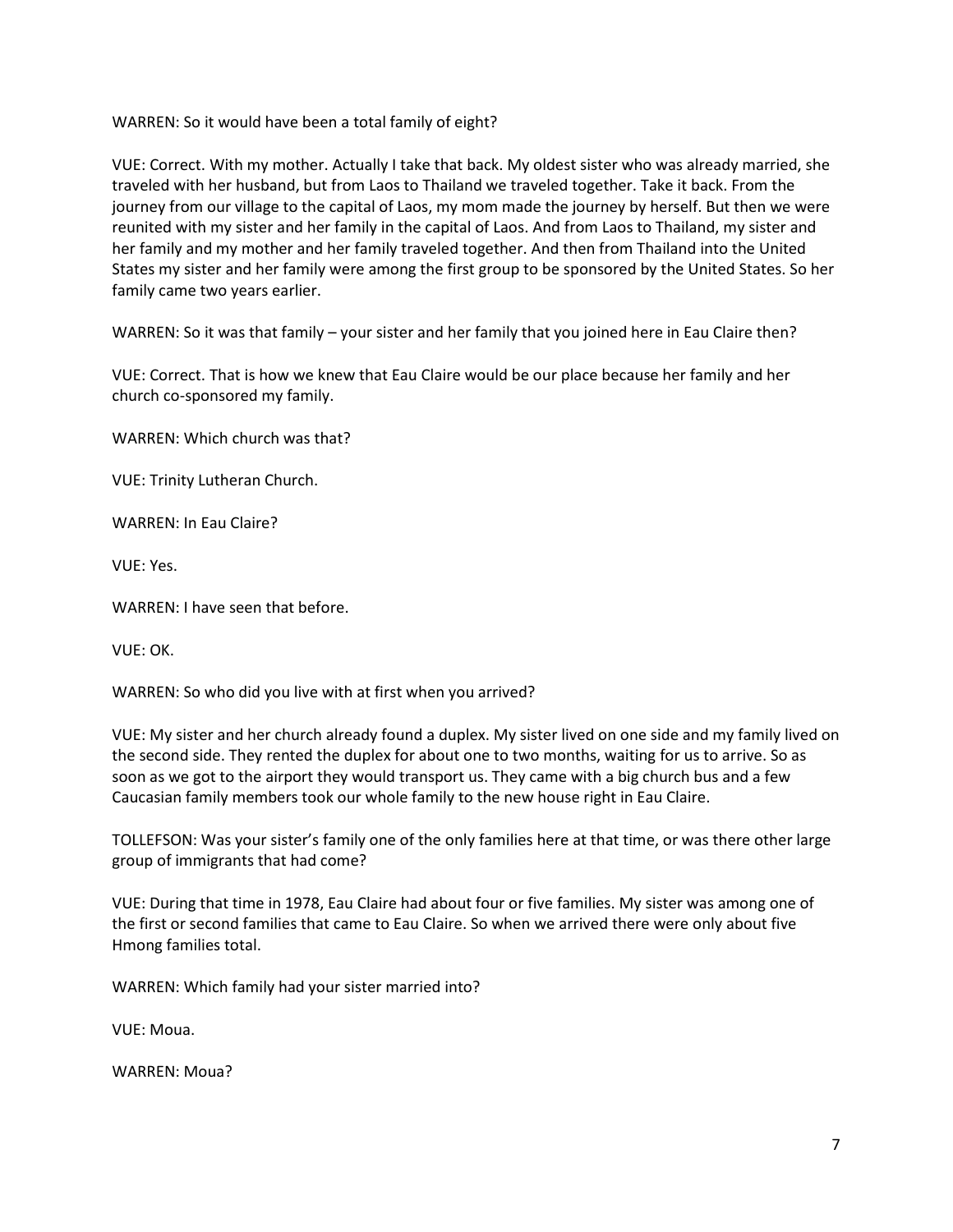VUE: Yes.

WARREN: Is your sister Houa Moua?

VUE: Yes.

WARREN: Other than the cold do you have any other vivid memories of arriving in Eau Claire? I guess while you talked about it did not look like the city you expected. Is there anything you really still remember that is so much different than what you expected?

VUE: A few things that I remember most. I did not have many expectations then, but the one expectation was that I had the impression that when I was in Thailand that all the American people were very intelligent people. Their skin was white and yellow and hair was blond and white. So in my mind they eat completely different. They have a completely different way of viewing things and feeling. I almost thought they did not have feelings. So when I came to the United States some of that was confirmed. The food they ate had no rice. They ate potatoes and bread, and very little meat, and the vegetables they ate were not that much compared to what we eat. So in my mind, my thoughts were correct. And I also thought that maybe they did not have feelings. So when I went to school and I played with my classmates, I saw a kid fall down to the ground and the rest of the kids stood up watching the kid who was on the ground. And that shocked me a lot. In my mind you would attend to that person who got injured and ask him or her to see what is going on and how you can help. But kids in this country stay away and do not touch the person. So it confirmed that the people do not have feelings. So those are mostly my new feelings.

WARREN: That kind of moves us into where we wanted to go next, which is your adjustments to life in the United States which had to have been just tremendous. Talk about what you found the most difficult of those adjustments.

VUE: I would say language, the English language, American values, Western communications now, and then existing institutions or policies that were not designed with refugees in mind, particularly the Hmong or Southeast Asian refugee. So getting used to those things like I said language, Western values, Western policies or institutions that were created just for them but now we are here and we use them.

WARREN: You also said something about western communication styles.

VUE: Sure.

WARREN: Elaborate a little bit on that, what you mean by that.

VUE: Starting with that particularly small experience when I saw a kid fall on the ground, my first reaction was to go rush and touch that individual and check him out to see what is broken. It was many years later that I discovered that kids were discouraged to go near that person because it might cause more injury to that individual. They did not say hi to him; they did not attend to him. Made me feel like they were not caring for each other. Another example would be there was a time when you were having a potluck at our church and I was finishing off my plate. But then our sponsor, a Caucasian friend asked me, "Charles do you want more food?" I said no. Then the individual would say "no"? Then I would say yes. A yes to a no. But then I would get more food on my plate. And in our culture, when someone offers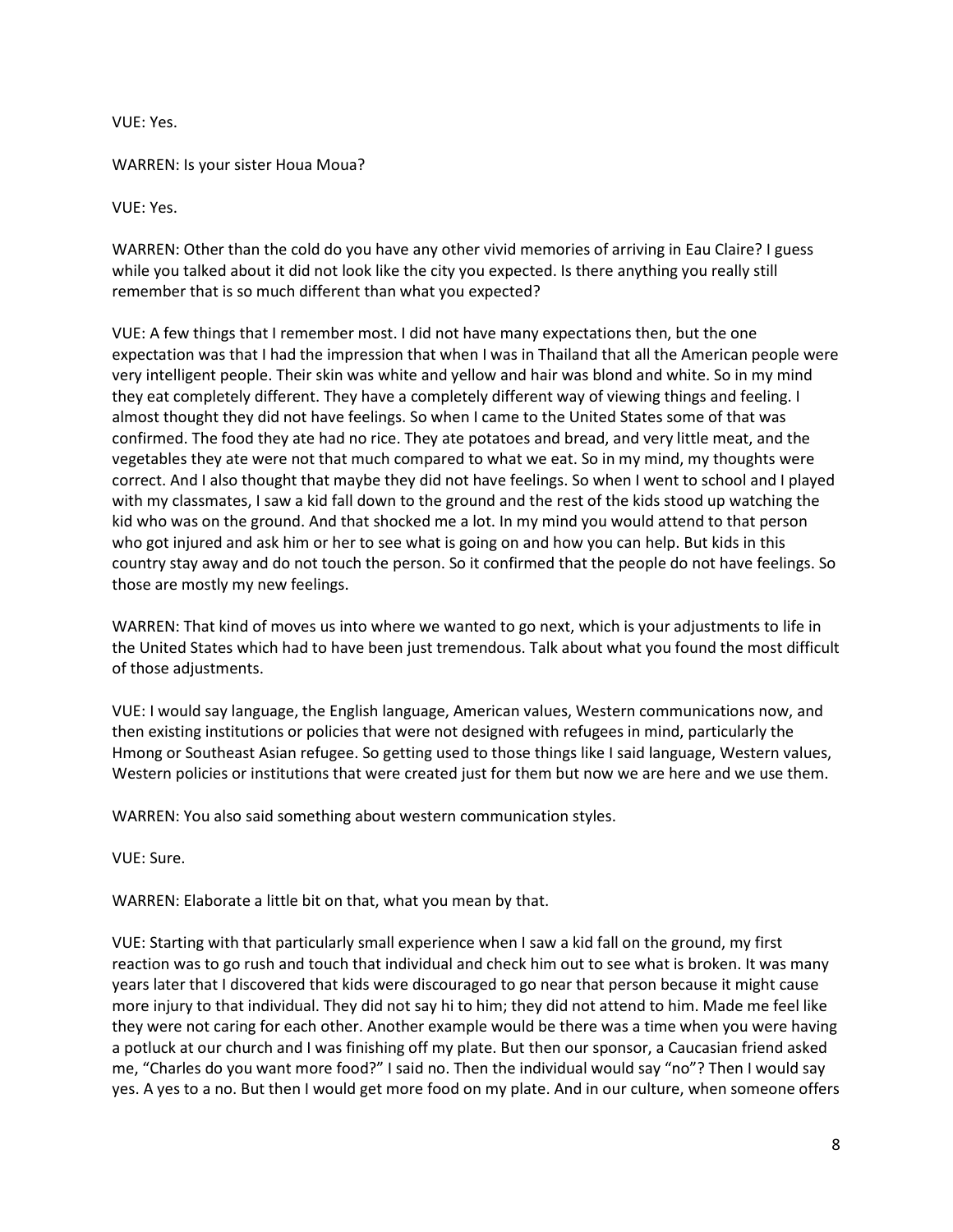you food it is impolite to refuse, so I kept eating. I was quite full, but I kept eating until my plate was clean.

Another example would be when you meet with a Caucasian person a) they say hello and they shake hands and they hug. b) When they meet with you they will look at you straight in the eyes and talk to you, and each time when that occurred I felt sweat all over. Sweat dripping from my arm pits, my face, and still to an extent now a days. Because none of that were things that we are used to. So the double communication, the eye contact, the physical contact, the assertiveness, all those were new types of communication.

## WARREN: Thank you.

TOLLEFSON: Could we step back a second and talk about the beginnings of your schooling? Your education? When did that begin and where?

VUE: My siblings arrived in Eau Claire in April so that is two months before school was out. Well, I will take you back. My youngest sibling was probably first grade, and then my oldest sibling was probably seventeen. So the Eau Claire Public School hired a University professor to give us lessons for a few hours a day because we were not ready for the mainstream, and yet the district has the obligation to teach us. So we would be taught separately in a separate room a few hours a day for the month of April until May when school was out. So we learned very basic things – a pen, a pencil, a book, and basic conversation. I still remember when our university professor came to my classroom with a phonograph that has a strip, a code on the strip and you slide in the strip and it would read a sentence for you. And you would see the picture. And then I still remember the professor came with a workbook that has writing and you would trace them. We had to start all over from the very beginning, A-B-C. Actually I do not remember studying A-B-C. I did not get a chance to learn A-B-C. I started learning how read sentences and use words right away. And then the year after – the following fall when school started, I was placed in seventh grade immediately. It was a hard decision for the district whether to put us in first grade or put us in the age appropriate classroom. And the decision was that we would be put in an age appropriate classroom and then supplied with an English-as-second-language teacher on the side. They would pull us out to be taught on the side strictly for English, and then they would mainstream us into physical education class or a class like math that we would be able to do well.

WARREN: In your class, for example the math classes, your English was at this point very limited. Was there someone in the classroom there with you that would help to translate or?

VUE: We did not have that luxury, so the answer was no. I remember trying very hard to be friends with Caucasians who were in my class so that person could walk me to class in between class. Or I could ask them more questions about what went on in the class during that day. So it was up to me to get help for myself.

WARREN: Thank you. That is interesting. Your mother also came here with no knowledge of the culture or the language. Did she go through any form of education here?

VUE: She did go to an adult class for couple months through church. The sponsor from our church would have a class at the church for other adults like my mother, and they learned basic conversation until she knew enough to secure a job at the Eau Claire Recycle Center and then the *Leader-Telegram* stuffing paper. She worked for a little bit.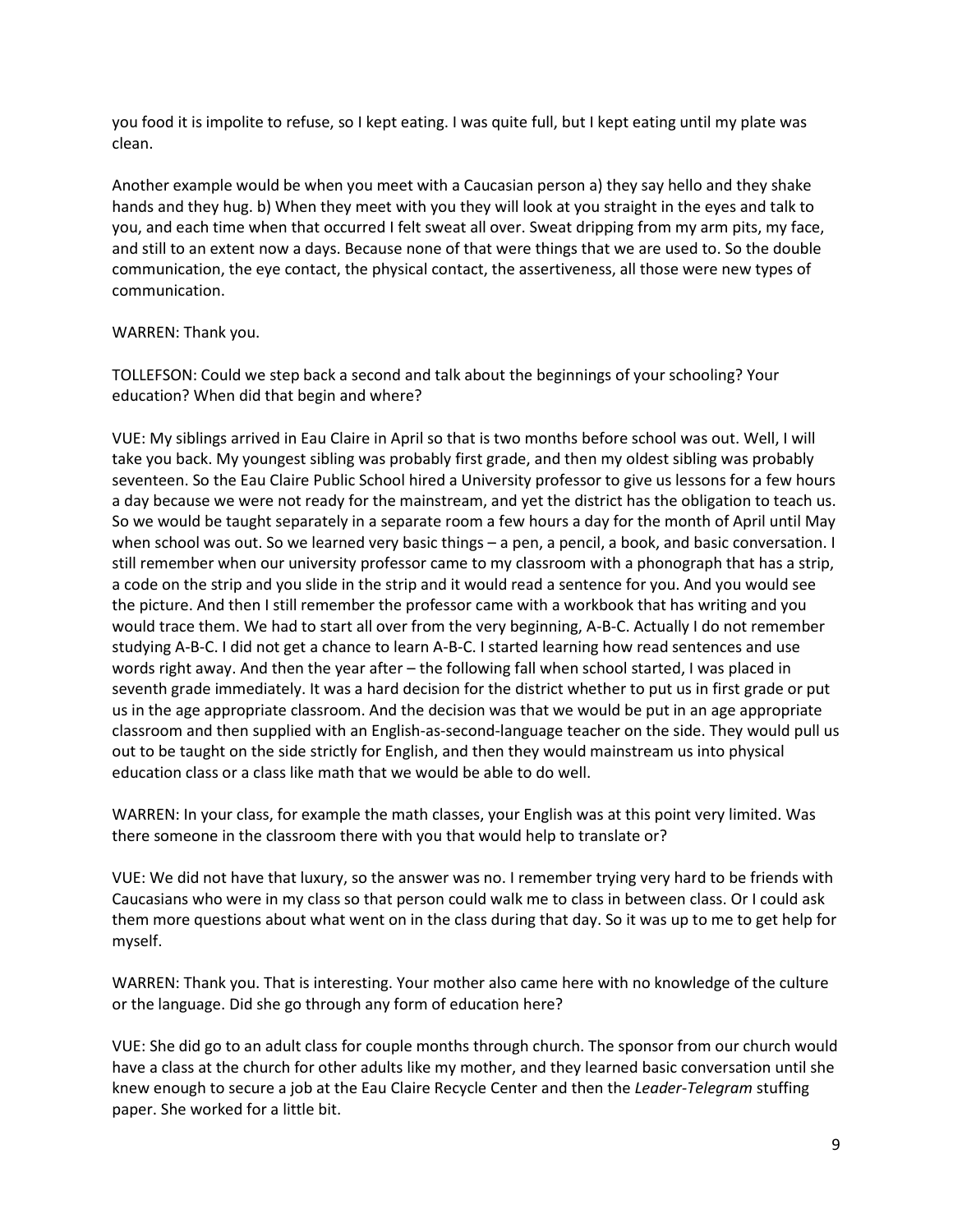## TOLLEFSON: Is your mother still living?

VUE: No. She passed away.

WARREN: Your brothers and sisters. How many of them are still in the area?

VUE: I have one sister in Eau Claire and then one brother. The oldest brother is still in Eau Claire. The second brother is in Milwaukee. The third younger brother who is next to me is in the Twin Cities,, St. Paul, and then the youngest sister is in Hudson. And the second sister is in St. Paul.

WARREN: Still all in the Midwest anyway.

VUE: Yes.

TOLLEFSON: You have spoken a lot about your education in your family once you arrived in Eau Claire. You are learning all of this new stuff, being immersed in this new culture trying to take everything in. How did your family go about retaining some of your traditions, your Hmong traditions that you brought with you?

VUE: To make a long story short, we did not retain all of it. First of all we became Christian because it was a decision to become Christian or to stay with our traditional belief and risk the chance of not having someone to guide us for when the time comes to follow the tradition and we do not know how. Because there was no teaching. So what I am trying to say is, as a person in the Hmong culture you had to know how to perform rituals when someone dies, when someone gets married, when you have a birth of a child. And we knew clear then that we would not have that chance, that time to learn, our opportunity to learn. And at the time we did not know how many Hmong would be joining us. So we felt that our family, our friend of the friend of the sponsor from Trinity Lutheran Church, and it was practical to go to church and be baptized so that we do not follow a tradition that we do not know how to do. Going to church, it is a matter of following a pattern.

So because of that decision and because of the need for us to go to school every day, and because of the limited number of Hmong in Eau Claire, and because I did not have a chance to be taught by anyone else, I did not know how to do all those Hmong rituals. And because now I am a Christian person I do not need to do all those traditional old rituals. So back to your question, I may know what is going on, but I would not know how to perform. So I lose a lot of that tradition. The one thing I retain is the language and the values, like respecting the elderly, taking care of guests when they come to the house, treating a person with proper respect and calling them by not their first name but by relation like Uncle John or sister-in-law. We call by relation. Be kind to other Hmong, and this is how you treat them. Those values. I still maintain them.

WARREN: Do you have any regrets about that practical decision to leave the Hmong spiritually behind?

VUE: No. I learned not to regret, so the answer is no.

WARREN: I probably could go on for quite a while on that comment alone. It is interesting. You said you learned not, you have learned not to regret.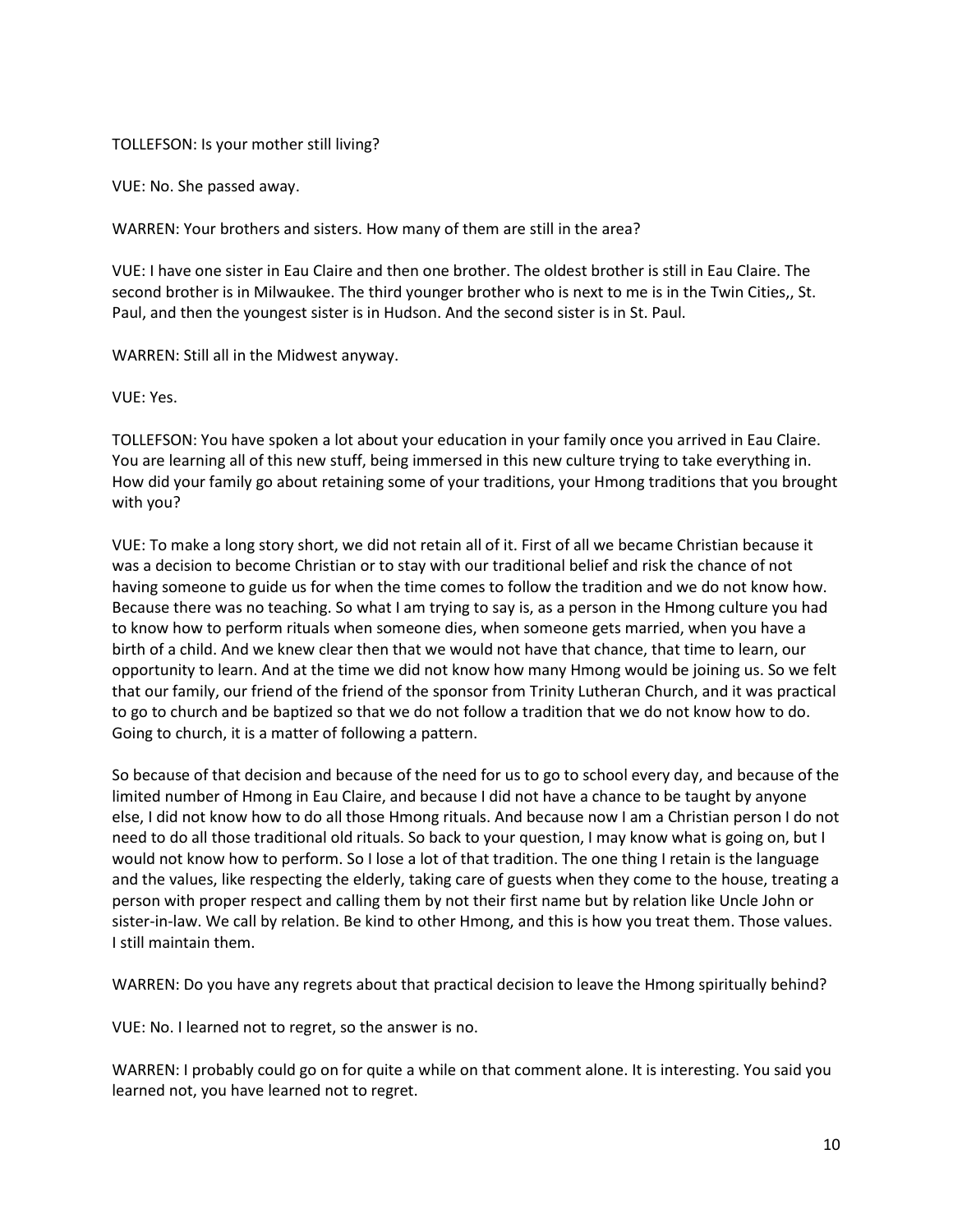VUE: Correct.

WARREN: Always looking, then the idea is to always look forward.

VUE: Yes. Yes.

WARREN: Talk a little bit about foods. Has it been difficult to maintain the Hmong foods here in the United States?

VUE: No. now-a-days it is wonderful. We are doing great with getting the food we want. Back then in 1978, between 1978 and '80, it was hard to get Asian food that we were used to. Back then there was no rice. If you were to go to a grocery store you would see a five pound bag of rice. Uncle Ben rice in a box. Now a day when you go to a Asian store or a Mega Food Coop you see bags of rice of five pounds, of 100 pounds. Then you have Asian goods in Asian stores all over. The goods follow the refugees to the United States.

WARREN: Our capitalist society.

VUE: Yes, yes.

WARREN: This is something I have no idea about at all. Are there particular Hmong holidays with traditions associated with them?

VUE: The biggest tradition of Hmong holiday is the New Year. We still celebrate New Year even though it was hard to do that. New Year in Laos was the ending of the old year and then celebrating when the New Year began. In the United States we still celebrate but we changed the dates of the celebration according to the location where you are--California or Wisconsin--because of what is different. But we still celebrate New Year in every Hmong community.

WARREN: So when do you celebrate here in Eau Claire?

VUE: In November because November is equivalent to that of Laos time.

WARREN: So basically at the end of the harvest season then?

VUE: Yeah. Yeah. The New Year was the time to rest because you work hard all year long and you save up money and you raise good pigs, and once a year you slaughter your best pig and invite guests to come join you. You save up your best coat and you wear it during that particular time. For those that still follow the old traditions, it is a time to let go of all your bad spirits, to cast out all the bad luck and welcome the new spirits. Feed them.

WARREN: I think also my reading I saw that it was often times were courtship games and this type of thing at…

VUE: For the younger people it is courtship time. For the older people it is like I said a celebration. The young people look forward, too. I was young at one time. At the age of eleven and twelve I looked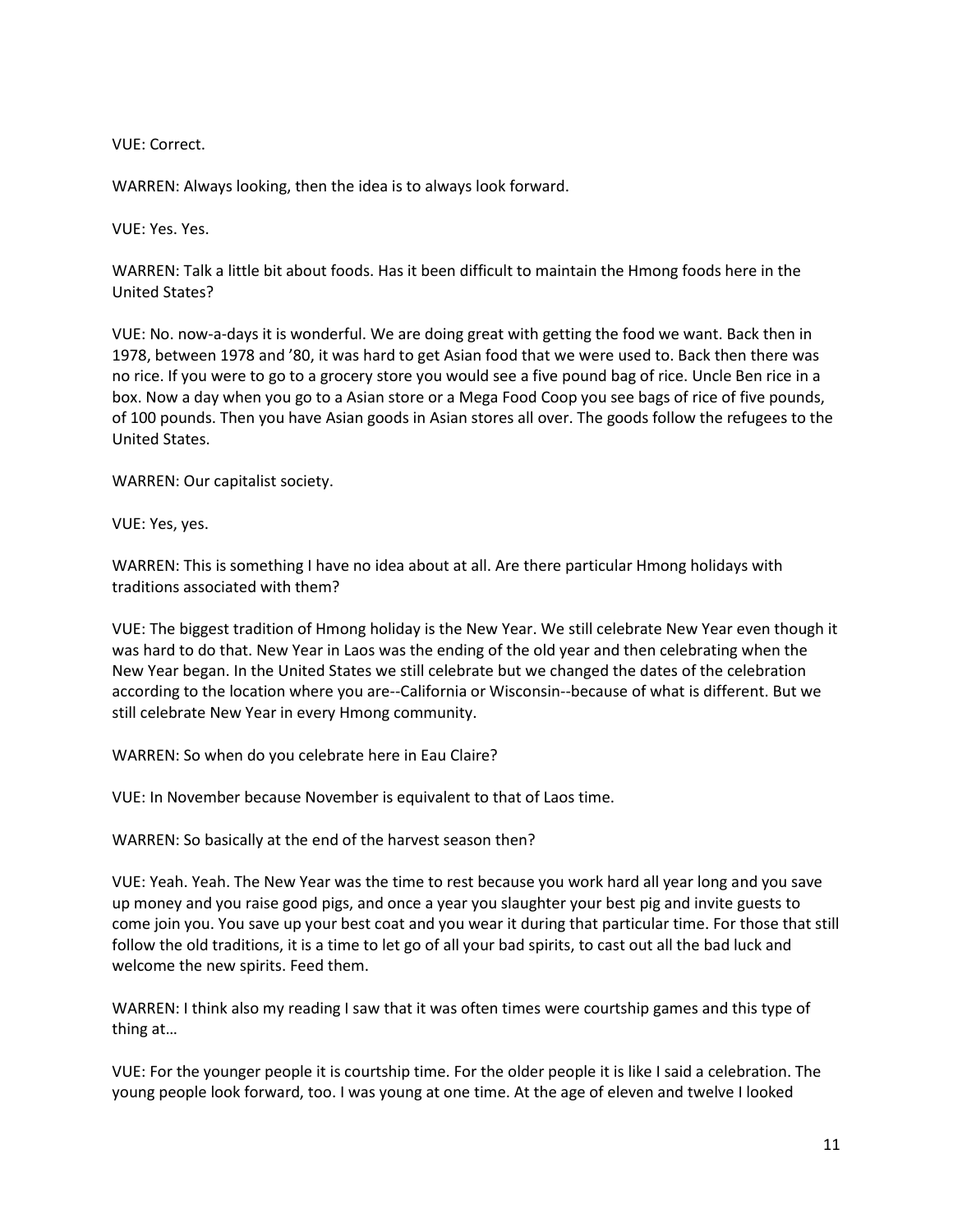forward to it. I could not sleep the night before. Just like in the United States you wait for Christmas day to come. You could not sleep the night. You wonder what is under that tree. You are going to get up early and open the presents. Same thing in the Hmong culture for the New Year. You could not wait until the New Year comes so you could up and get dressed and eat the best food, like chicken and white rice, and rice cake. And then go out to the field and see lots of people tossing ball, playing the Hmong ball game. Watch cow fights and see lots of vendors.

TOLLEFSON: As you progress through school moving from the seventh grade on up, you get into high school. When did you decide maybe the path you wanted to take, career, college those types of things? When did you start to think about that, and when did you have a good idea of what that path would be?

VUE: Well, the one goal that was clear in my mind when I was in seventh grade was to master the English language. Nothing about career came through my mind at that age. By the time I was in twelfth grade it was very clear that college was my next education. I did not know about what major yet for sure, but in high school I took some business courses and I then decided that I would go into business. So I took all the college prep that I could to be ready for college. Right after high school, even though my ACT and class rank were not anything near the university requirement, I was very determined to go to college. And fortunately there were college access programs for poor people, for people who were disadvantaged like I was. So I was able to attend UW-Eau Claire through one of those access programs. My English then was probably at a fifth grade level when I was in twelfth grade.

WARREN: Then you entered Eau Claire and took a business major?

VUE: The intent was to become a major in business administration. I took a few business courses like accounting and math and I said, "Ohh, maybe not." [Laughter] So during my junior year I made a switch to social work.

WARREN: So that is what your degree is in?

VUE: Yup. I got my degree in social work and then I went back to get my second, my master degree in social work.

WARREN: Also from Eau Claire or?

VUE: UW-Madison.

WARREN: UW-Madison.

VUE: Yes. Nine years apart.

WARREN: We know that you work for UW-Eau Claire in the Multicultural Department. Can you talk about what your career is and what your duties are?

VUE: My duties are probably threefold. The biggest thing is to assist the city in recruiting Southeast Asian students to the campus. The second duty was to help the university retain the students once they are here. The third duty is to promote and support cultural diversity activities both for students and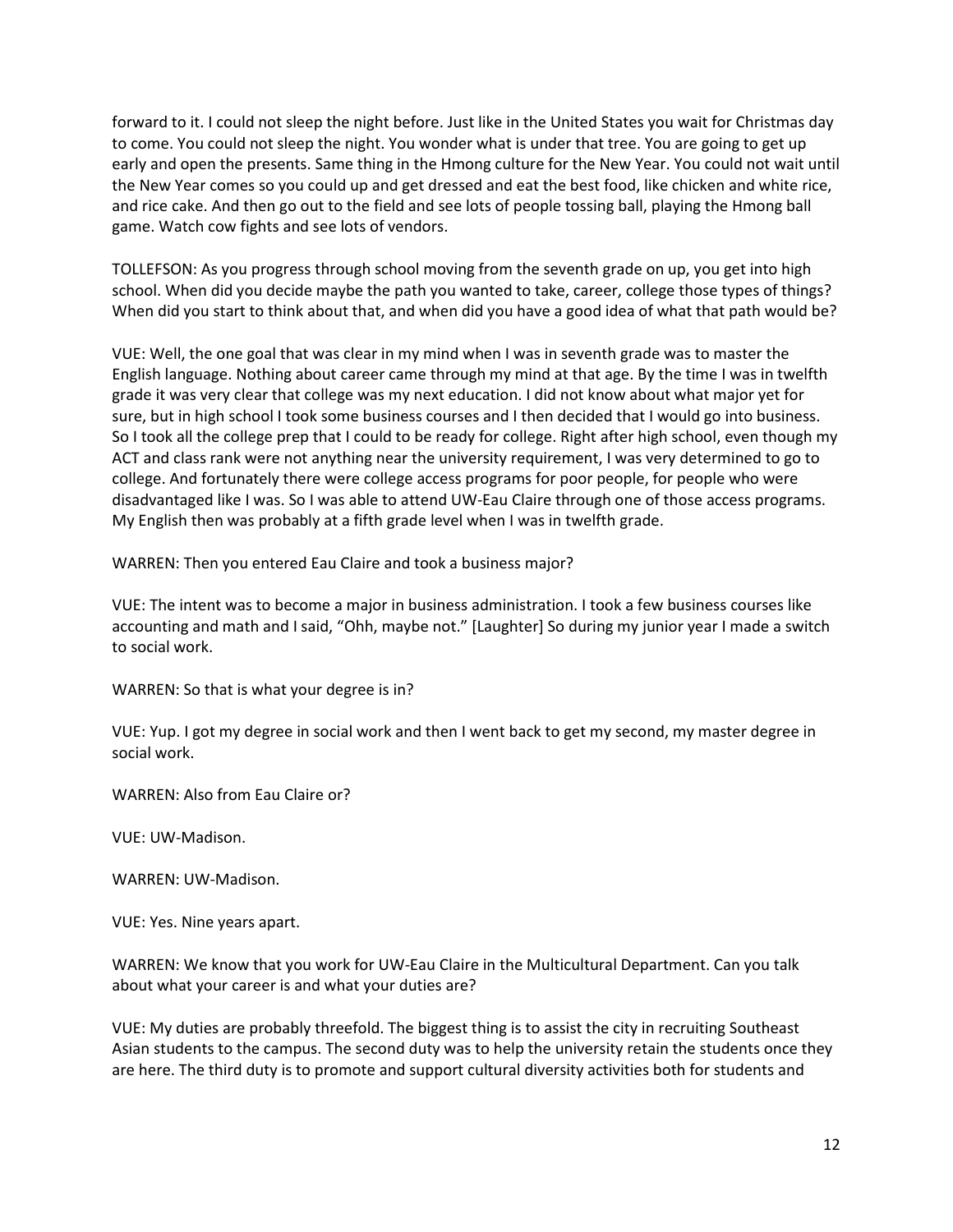people who are different and Caucasian students who wants to know more about the culture of my own people or other ethnicity.

WARREN: How long have you been working for the university?

VUE: Ten years. It seems like only two or three years ago, though.

WARREN: And what about your current family? I think in our little bit of research we see that you are married?

VUE: Yes sir, I am married. And have a one month old girl at home.

WARREN: Congratulations.

VUE: Thank you. And one eleven year old boy. And then the oldest is fifteen, another boy. And my wife.

WARREN: And your wife is I think a principal?

VUE: Yup. She is a principal at Locust Lane Elementary school in Eau Claire.

WARREN: And also from the Hmong community.

VUE: Yes, she is Hmong. She came to this state when she was five. Her family is of the traditional belief. They have lots of Xiong in town. So her Hmong value is still very strong. And her Hmong language is very strong, but she has the upper hand of the English language and she went through school all the way to her doctoral degree. From the time she was married to me and she was working, she did all that together. Having kids, going through school, being promoted.

WARREN: Lots of ambition.

VUE: Yes.

WARREN: I think Boone had noticed something about her. She had served on or does serve on a governor's task force?

VUE: She did.

WARREN: And what was that about?

VUE: In 2004-2005 the United States agreed to take the last batch of Hmong refugees from Thailand so the refugee camp in Thailand could be closed. The United States was panicking on how to make that transition successful and smooth. So the governor appointed her to be a chair of an eleven – no fifteen – members. People that have been working with Hmong community or refugees would meet together and she was the chair of that committee. So their job was to evaluate how to best help the newcomers. So they came up with a number of recommendations after several months of meetings. They submitted that recommendations to the governor and he then implemented them.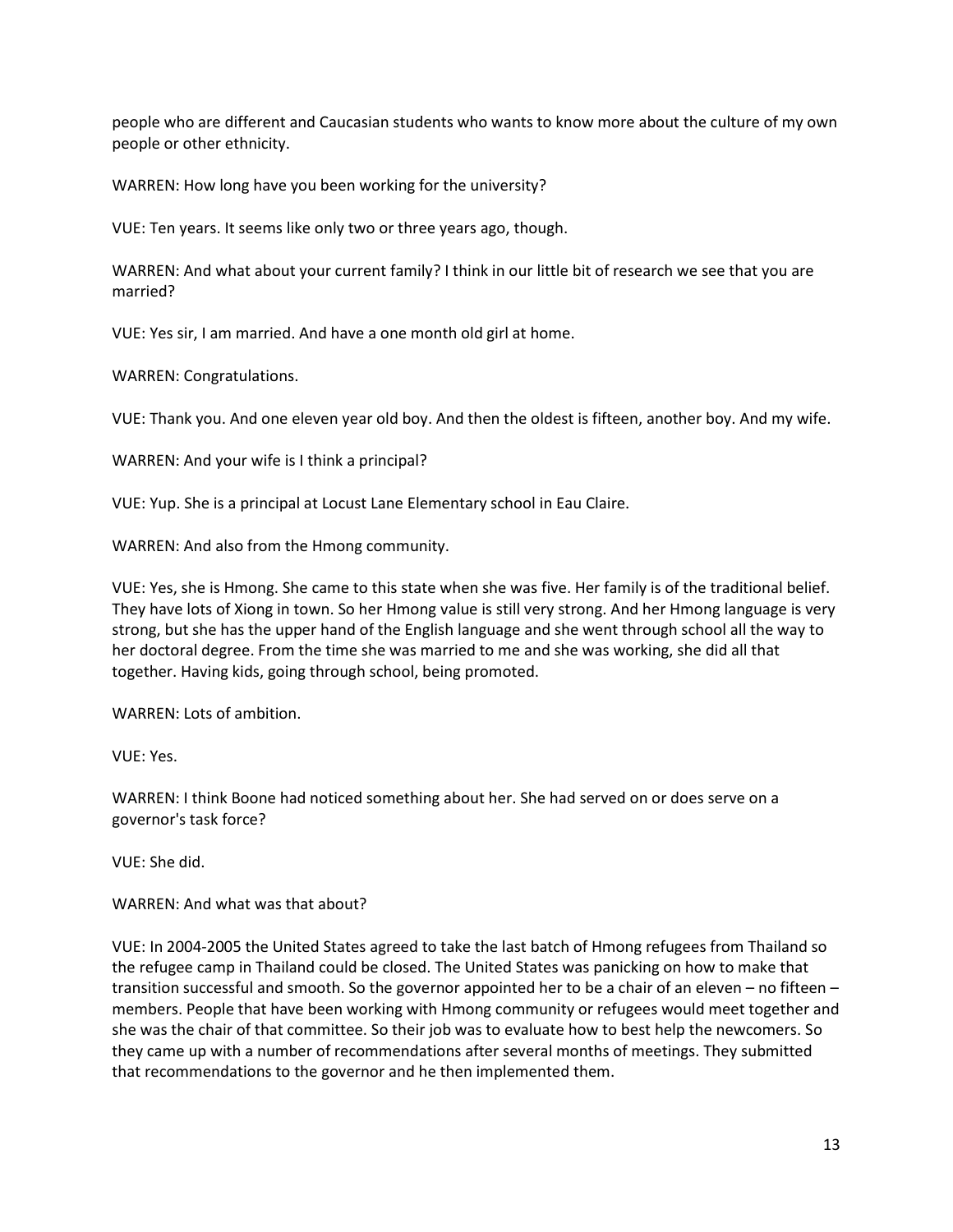WARREN: The other day over at the museum they had various things laid out on the back tables about the Hmong culture. Things that we could look at. One of the things that was laying there among the other things was Charles Vue for School Board, one of the yard signs.

VUE: Who provided that?

WARREN: I do not know.

VUE: Probably the museum I think.

WARREN: Yeah, it was at the museum. Yes.

VUE: Yeah.

WARREN: And that we already had our assignment of who we would be interviewing with so we said ah, there is something. So you apparently did run for school board?

VUE: Yes.

WARREN: I have been told that that was unsuccessful?

VUE: Did you say unsuccessful or successful?

WARREN: Unsuccessful.

VUE: Well, I think it was successful.

WARREN: OK. Well, maybe I will rephrase that. You were not elected.

VUE: Correct.

WARREN: But I guess that is where I was going with the question. What did you see as the positives or negatives of that?

VUE: Well, to make a long story short, I opened the door. I inspired other Hmong officials to pursue their dream and made it possible. Let me back up. It was in 1991-92 that I ran for school board. During that time we did not have a person in Eau Claire that is Hmong and doing those sorts of things. In my mind I wanted to integrate Hmong and Caucasian, and one way to do that is to run for office because then I will have the back support from Hmong and I will send a strong message to the Caucasians and other Hmong in our community. How I knew that I did not know, but I always grew up wanting to be a middle person so I can bridge the two cultures, Caucasian community and Hmong community. That is why I went into social work to begin with. So I had about 5,000 votes behind me, but there were incumbents who were in the school board that were well liked, so they won the seat.

But other Hmong in the Eau Claire community saw that Charles can do it, we will do it. Charles can run for office, we will try, too. So they followed in my footsteps. And then Caucasian friends saw that hey, Hmong people like politics, let us get involved with them. So they asked me to join their democrat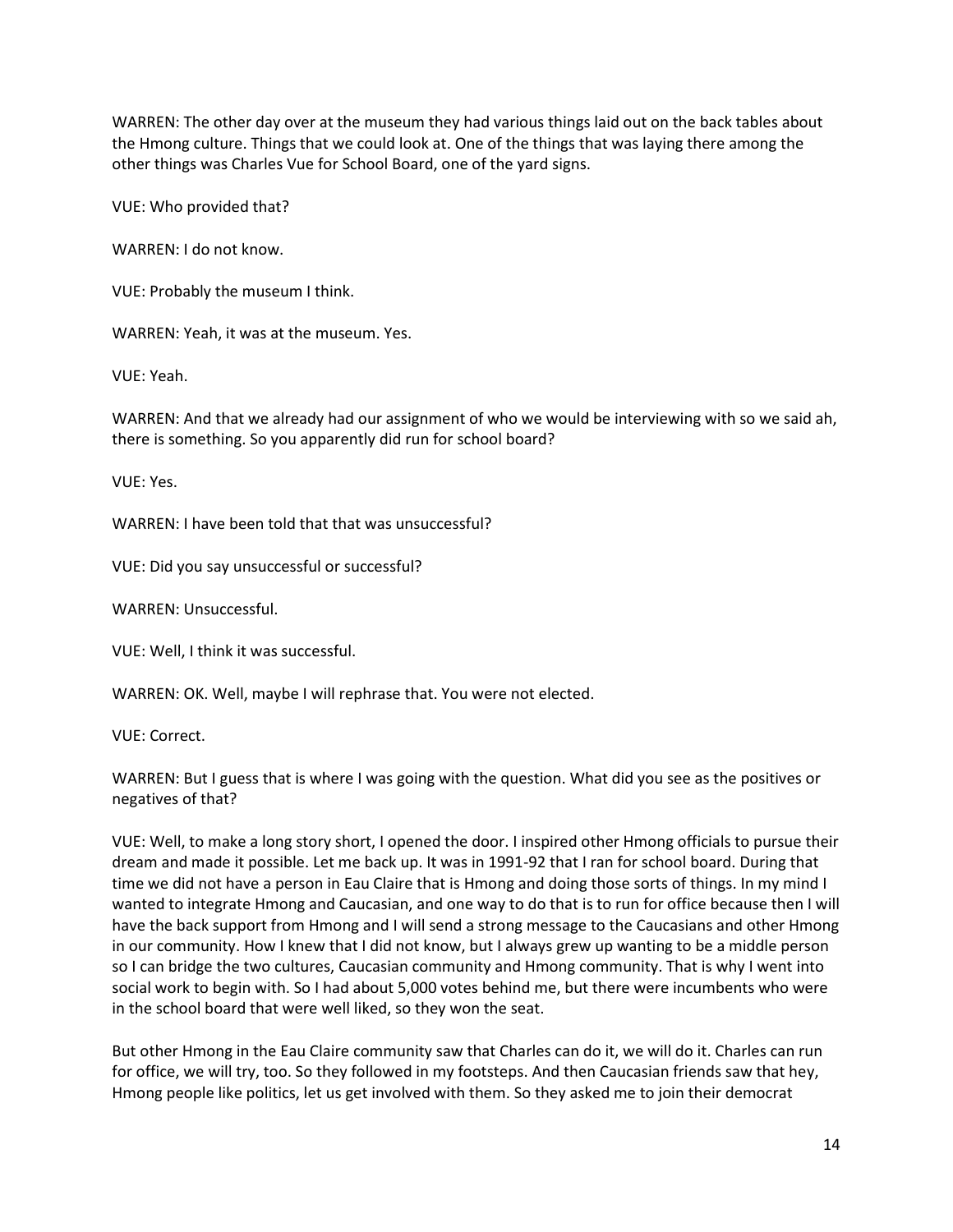group. They asked me to be a part of their campaign committee. And I joined them. And then I invited other Hmong members to join with me, so the next Hmong person who ran for office, we had a white person being the campaign manager. So since my time until now, every year we have a Hmong person being a city council member. And then since we had that experience, other cities in Minnesota and California followed the same path. They ran for office, and they secured seats in education and city government. So I may not get the seat but I inspire others. So to me I got what I want. It would have been bad if I got the seat. But it was good that I did not get the seat so that other people will say that Charles did not get it, I am going to do it, and I get it.

WARREN: Did you say that it would have been bad if you would have gotten the seat?

VUE: Because people might be satisfied with that.

WARREN: OK.

VUE: Because I did not get the seat, someone else was challenged to do better.

WARREN: Which brings out my next question. Have you tried or have you considered running again?

VUE: I could easily get that seat if I run again. But to make a long story short, my wife is in education so it would be a conflict.

WARREN: Conflict of interest.

VUE: I did not go for city council seat because I knew I already have it.

TOLLEFSON: You mentioned some committees asking you to join their committees. As a result of that what community committees or events do you belong to or serve on boards?

VUE: I have a long list that I serve on boards. A few committees that I am still doing a lot. HMAA board, Hmong Mutual Association. That has always been a non-profit organization that I have always been helping since 1982. I have been to several places like the United Way, University Foundation, Social Work Association, coalition for all the Hmong Mutual Association in Wisconsin, and then there is one more committee that I have been on for a long, long time, and that is the Democrat Committee Party.

WARREN: It is time again for an open question again toward the end. What do you see as the greatest challenges for the Hmong American community now or in the future?

VUE: I think the greatest challenge is themselves, the way we limit ourselves. We limit mentally that we will not be able to fulfill that dream, that people before us were able to do. And we cannot fulfill that dream because we are not Caucasian or that we are not born in the United States or that we have the handicap of the English language. And to read may not be well received by the non-Hmong community. So it is that thinking that limits us from getting what we want. I see that as the two biggest challenge.

The next challenge, maybe it has always been and will continue to be the same, is the institutional limitations like existing home or existing bank policy or government rules that were not designed to include us. An example of that would be when we first came we had big families. A family size is typically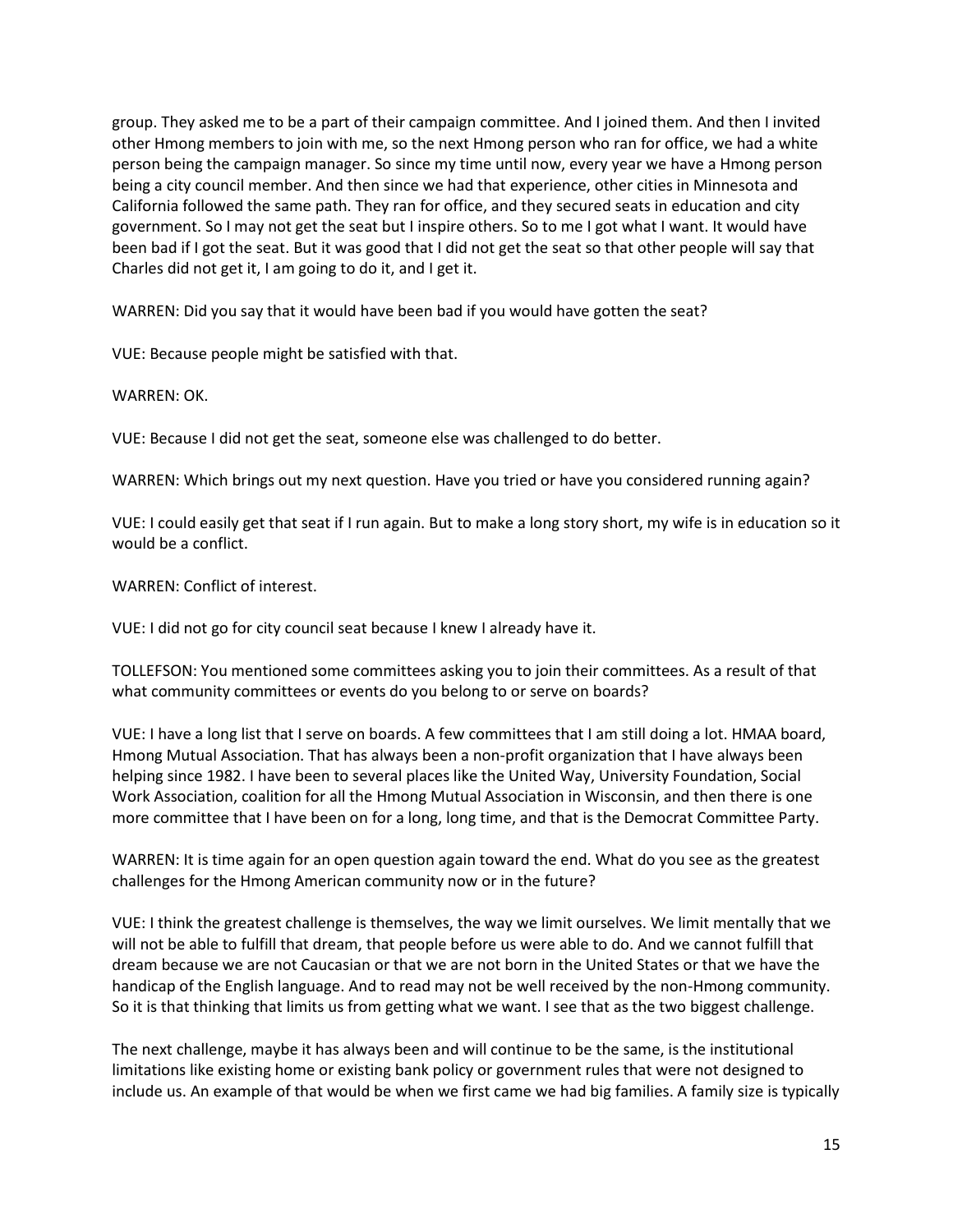of eight family members and there were not big enough homes for us to live in the same household. We were having a tough time with the city housing. But over time we were able to impact some of those changes, and we bought homes so we can accommodate our own needs. And you can apply that same idea to hospitals, schools, grocery stores, shopping centers. Things were not sensitive. Things were not inclusive, inviting, because we are only a small group of consumers that the policy needs to be understanding.

WARREN: From our studies from last year one of the things I remember is that a lot of first generation immigrants who came became very concerned that later generations of immigrant families who were born here would forget the traditions. Do you see that as a problem or not?

VUE: The answer is yes. But then it depends on the individual. It depends on the community but more so on the individual. Nothing will stay the same forever. We prove that when we came to the United States. We left everything behind. We made a new life in this country and expect things to be the same? No. You have to decide that nothing will stay the same. It is how you will react to the new environment. How you will make use of the new environment. So, yes things will be changing but you can change along with them or you can alternate things with what subject to with what you do not have, or you can chose to retain something that you truly value and no one would be opposed to it. Like for example that would be when they first came to this country the divorce rate was very low. I am talking about in a community like Eau Claire where we had about, back in the '80's, we had about fifty Hmong families, maybe one family was divorced. And now we have about two – three hundred families. You can say a quarter of them were divorced. I think we choose to do that. We are in an environment that does support divorce but the environment did not say you get a divorce. It is the individual who gravitates toward the idea that yes, you can divorce. Yeah, you can enjoy freedom by yourself. Yeah, you can commit adultery. Yes, you can move away from your spouse. It is you choosing that. You are being exposed to the environment, yes, that no one can prevent it. MTV, freedom, money, computers. You are exposed to that. You are vulnerable. But it is up to you.

WARREN: That brings us to the conclusion of the many questions that we had. But before we stop I would like to know if there is anything else that you feel that you would really like to say?

VUE: I would say the one message that I would get across to readers of learning is that we are very aware that when we came to this country that things would be different. We tried our best to adapt to the new environment to make the change. But as much as we tried to do that, there are things that are beyond our control and we cannot change. An example of that would be the way we look. We will never be able to change the way we look. We will never be able to change the way other people already preconceive us. We will never be able to change the way things have already been put in place for us. So Hmong people need to be aware of that. Caucasians who are here need to be aware of that so that they can be sensitive to one another's needs.

An example of that would be if educators were sensitive to our needs, they would help us to incorporate curriculum that would meet the needs of our children. I was saying earlier that to survive in this country I chose the path to go to church because it was practical. But I went to school every day. I did not learn anything about Hmong language. I did not learn anything about Hmong history or Vietnam history. Now we are thirty years later and we have some information that could be incorporated into regular public curriculum or at the university level. If that could be done it would help both Hmong and non-Hmong to live in peace because as a person you need to know who you are. And if you have not provided that with information it is harder for you to do the extra, meaning we have to do it after school. We have to do